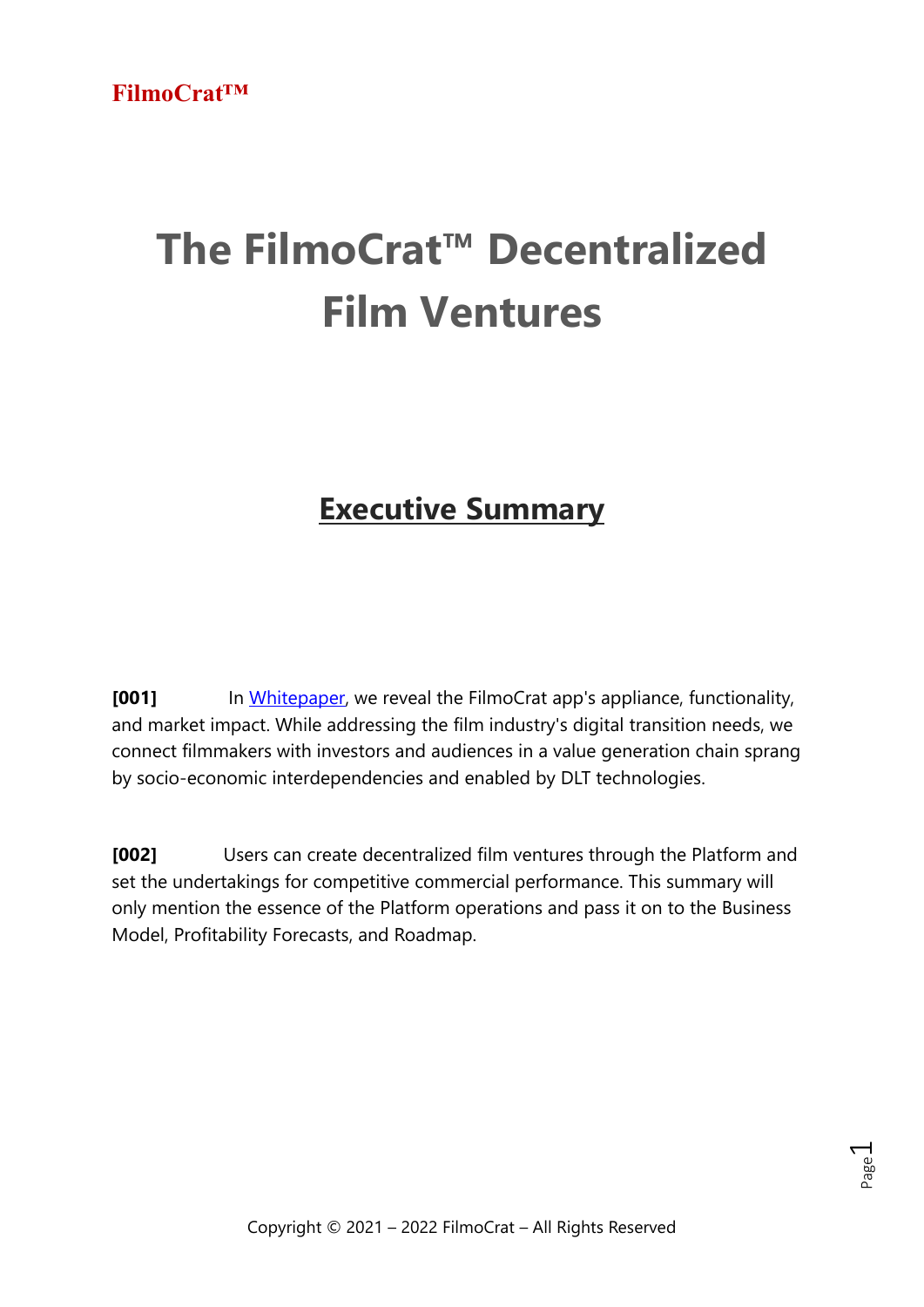### **Business Model Canvas**

Key Partners, Key Activities, Key Resources, Value Proposition, Customer Relations, Channels, Cost Structure, Revenue Streams



### **Business Model**

**[003]** FilmoCrat addresses inefficiencies and digital transformation needs within the \$200 billion movie industry. While we introduce the Platform with smartcontract-based process management and instant transacting abilities, we can run multiple projects for film studios internationally. It makes an unbiased film funding, monetization, and distribution network with an audience engagement component and content publicity push. **FilmoCrat will generate revenue** by the commission on the content finance, the Platform viewing traffic, and software licensing fees.

Page  $\sim$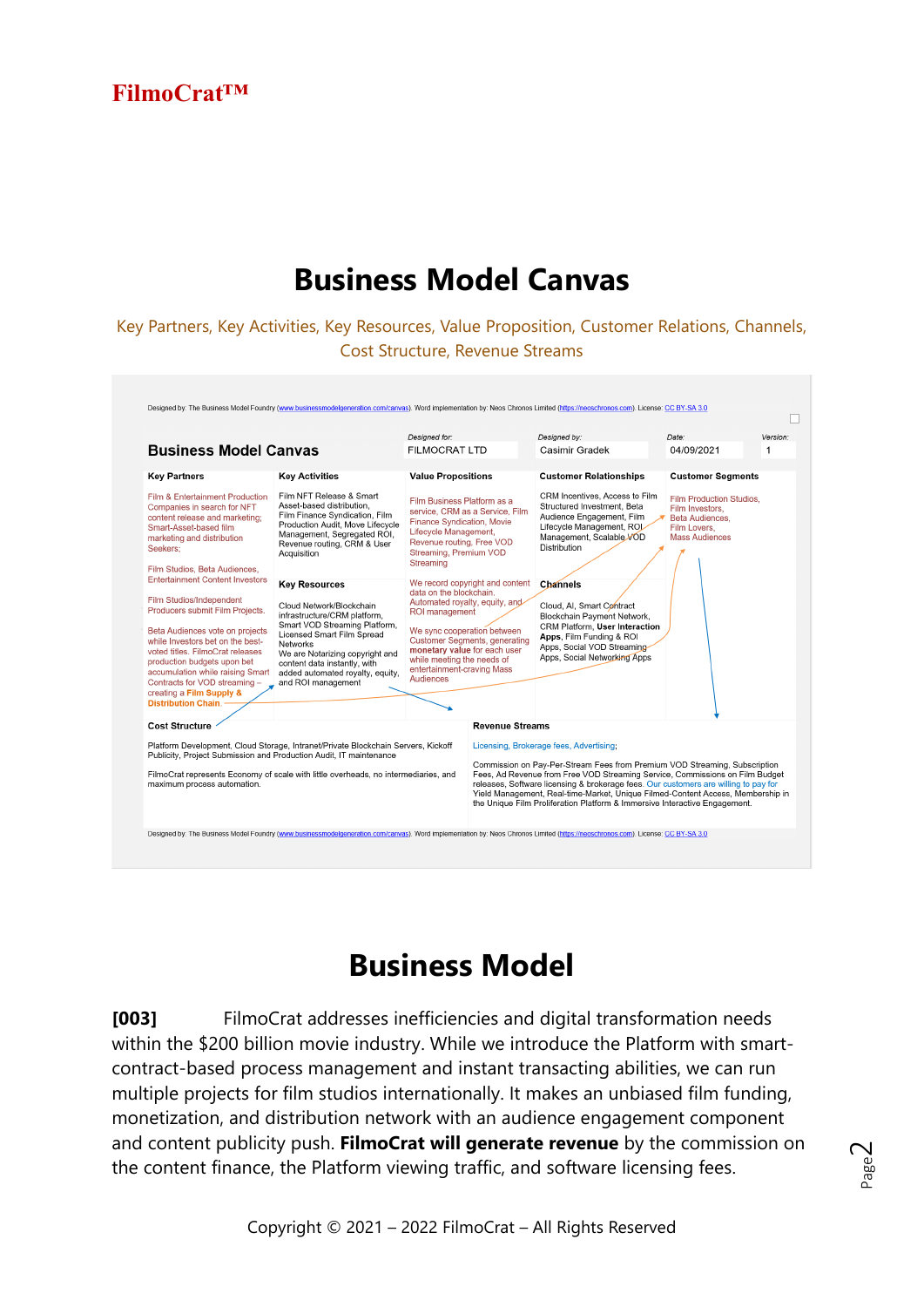# **Competitive Advantage**

#### **Content Finance Model**

**[004]** First to market: The FilmoCrat decentralized content finance model unlocks the participation of a broader range of investors and brings a significant advantage in the capital volume available for content development. While content sourcing, funding, and release are driven by market demand and endorsed by the authority of the crowds, the beta audience's best-voted movies will compile the FilmoCrat unique streaming libraries.

#### **Differentiator**

**[005]** Unlike Netflix, which relies on centralized debt financing for content production or purchasing streaming rights, FilmoCrat attracts crowdfunding equity to structured film ventures. It notarizes contributors' profit rights on blockchain and raises self-executing contracts to manage revenue routing and ROI.

#### **Business Strategy**

**[006]** Providing a superb, business-like infrastructure to the most creative studios/personalities in the industry, engaging beta audiences in content promotion, and charging a commission on consumer fees. While equity, copyrights, and profits stay with content owners, FilmoCrat gets rewarded for structuring content sourcing, realization support, and proliferation.

#### **First to market**

**[007]** We are the first to unlock film entry barriers to institutions and individual investors through managing film equities and standardizing revenue distribution formats. The system rewards beta audiences and incentivizes the mass consumer to engage.

#### **Unique Features**

**[008]** Netflix, Hulu, and HBO Prime – do not offer structured crowdfunding or equity management, nor are they rewarding consumers.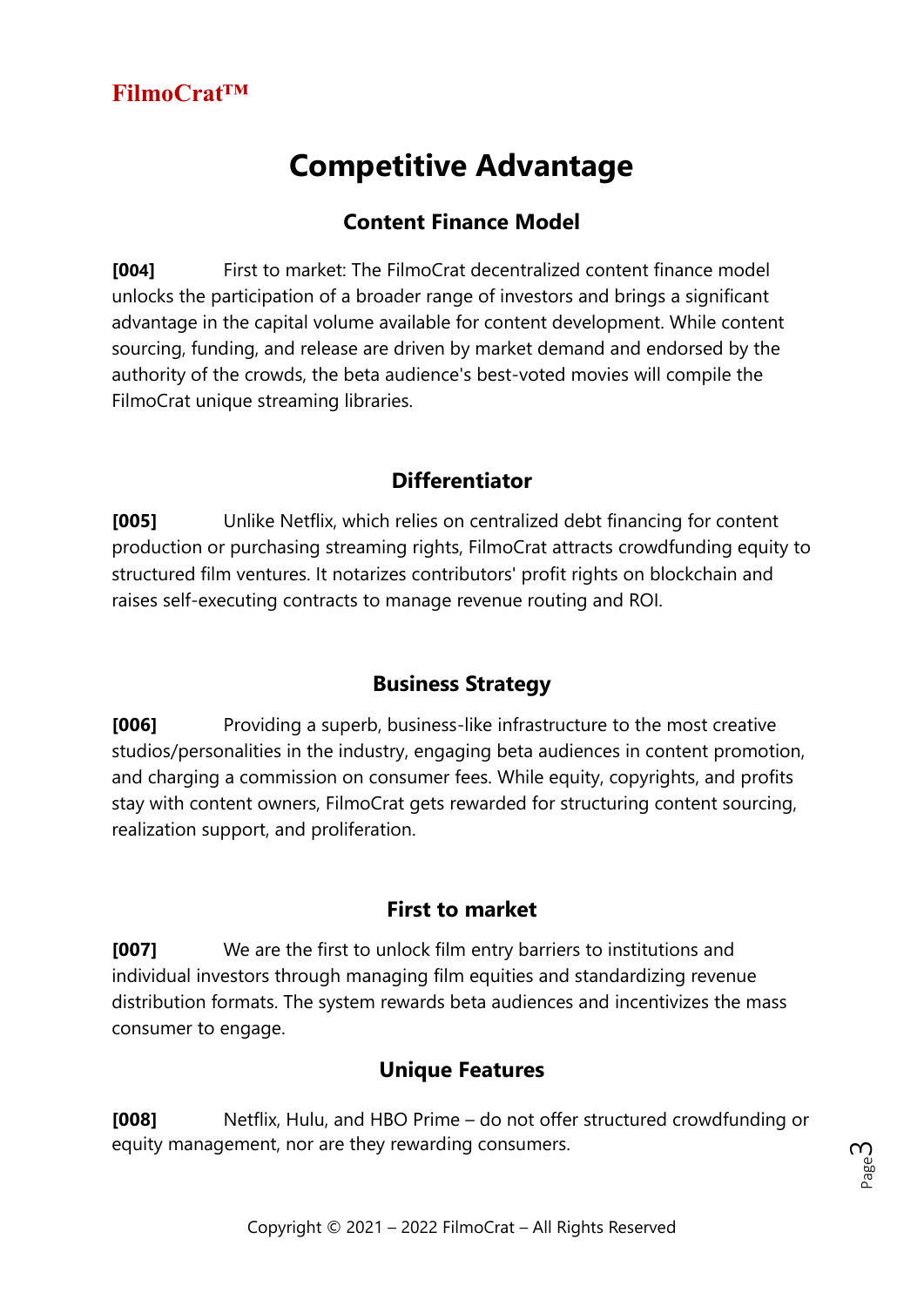### **Revenue Streams**

**[009]** Film stakeholders will make money by streaming fees (\$ 1 to \$ 7 per stream). The expected ROI within the film investment realm is 50 to100x in the first year from content release. FilmoCrat aims to exceed that with the audience engagement ecosystem.

**[010]** Audiences can use the following options to sign up:

- Pay-per-stream without the need for a subscription
- Subscription & voting-based unlimited usage, free of publicity
- Free streaming service sponsored by advertisers

**[011]** All signup options will unlock audience access to content rating leading to obtaining shares in studio-released products. FilmoCrat is an impartial **Film Interaction Media** that allows participants to generate independent proceeds.

**[012] FilmoCrat will make money** by charging a commission on contentproduction funding, consumers' viewing traffic, and advertising while also including:

- Media software licensing Fees
- Content brokerage fees
- Ad circulation fees
- Commissions on film production budget releases
- Commission on Pay-Per-Stream film revenues
- Subscription fees
- Voting token sales

**[013]** The platform will synchronize a chain of film development events for production companies worldwide. The brand aims to circulate the **Beta Audience's**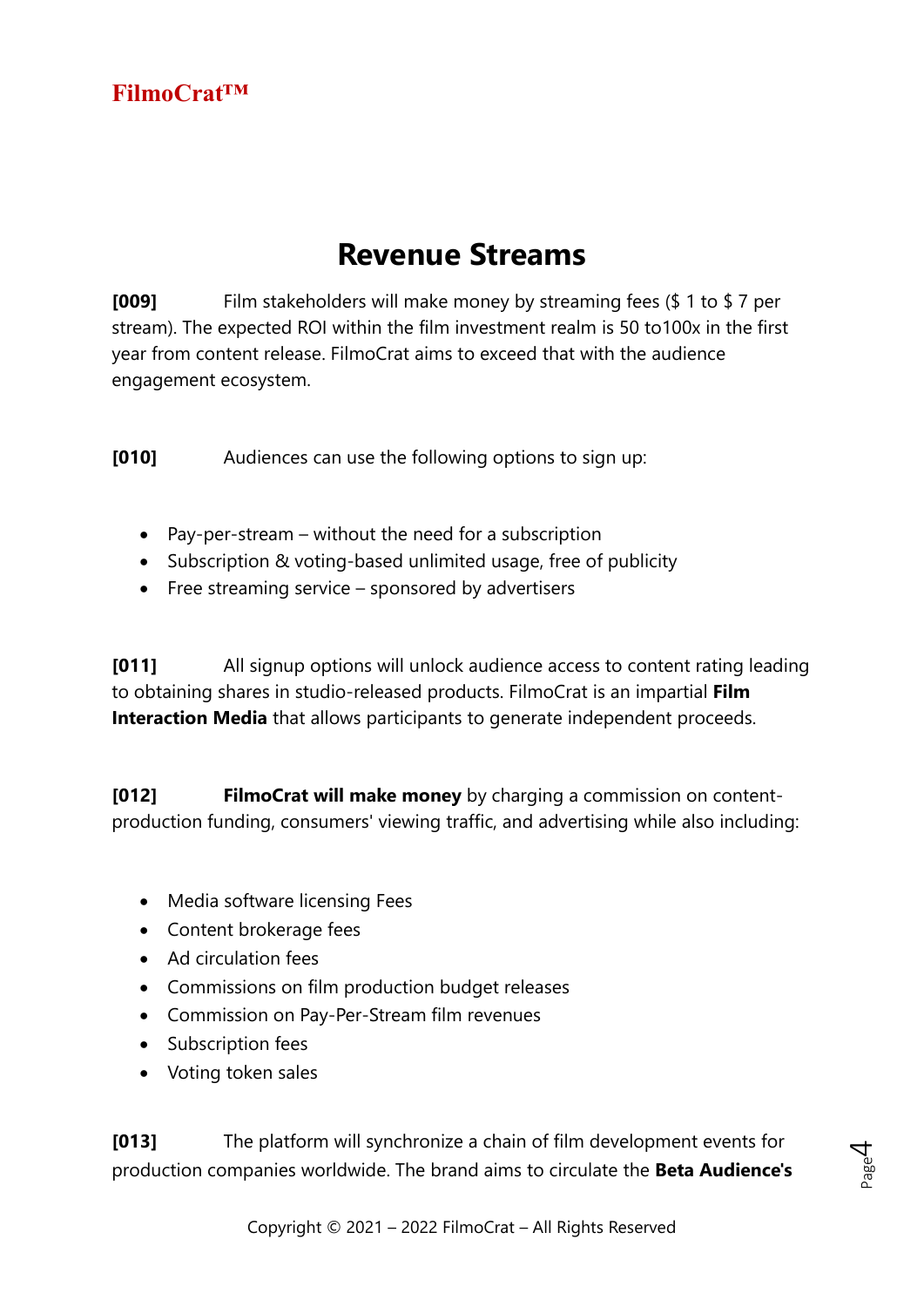**best vote-chosen productions** and thus seize a share of the global entertainment market. FilmoCrat's earnings may 100x exceed the grossing of a top-performing movie.

# **Profitability**

**[014]** With the scalable film funding model, we will reach the Netflix-like level of consumers three to four years from launch. The network will then have 1000 hours of new original content that would likely represent an aggregated outlay of \$10 billion by vetted investors. The FilmoCrat content delivery network would have 200 million members enjoying 250 million hours of content a day for \$1 an hour. It would be collecting \$250 million a day from consumption fees, grossing \$90 billion a year when spun out, shareable between film producers and film investors.

**[015]** The Platform would charge a 10% commission on the gross. It would be making \$ 9 billion a year for FilmoCrat shareholders.

#### **Projected growth**

| <b>Estimated Profitability 2023</b> | \$30 million  |
|-------------------------------------|---------------|
| Estimated profitability 2024        | \$90 million  |
| <b>Estimated profitability 2026</b> | \$900 million |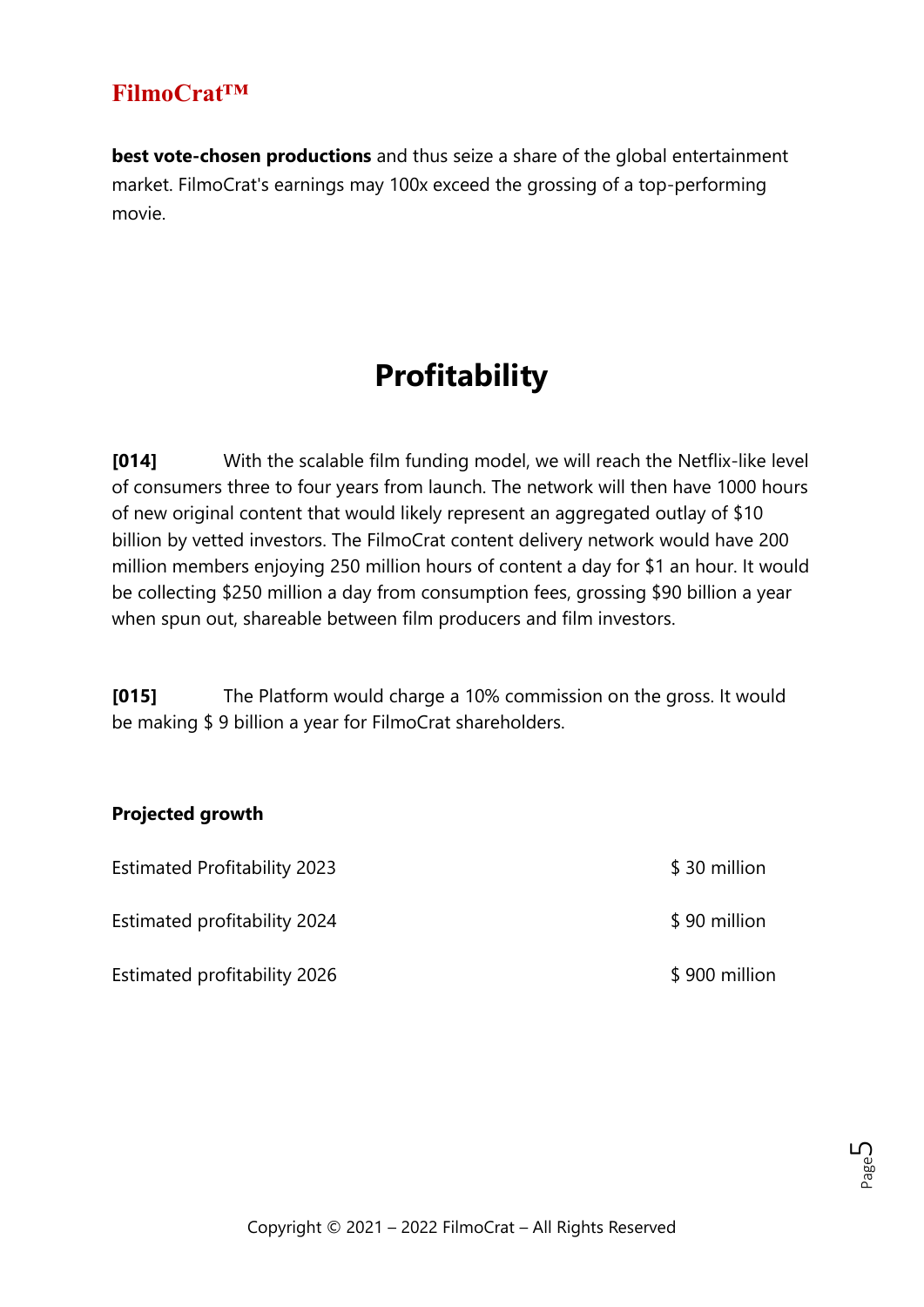# **Estimated Platform Execution Cost**

| <b>Fully functional platform launch</b>  | Q2, 2023       |
|------------------------------------------|----------------|
| <b>Total</b>                             | \$9,8 million  |
| The kickoff ads and customer acquisition | $$5,5$ million |
| Fully functional platform rollout        | $$2,5$ million |
| Customer Sourcing and CR development     | $$1,5$ million |
| MVP development and testing              | \$300,000.00   |

# **Platform Profitability Case Study**

**[016]** The following case study relates to rivals' performance, namely Netflix. Just for a reference in concrete figures – using the Netflix approx, 40% share in the existing market – Netflix's estimated 1,000 hours of original content and outlay of \$13 billion in 2018 is projected to reach \$22.5 billion in annual spending by 2022, per Goldman Sachs.

**[017] Netflix** has over 200 million subscribers in over 190 countries, enjoying more than 250 million hours of TV shows and movies per day. If the company only made \$ 0,3 on those programs per hour, it would have made a **\$27 billion profit a** 

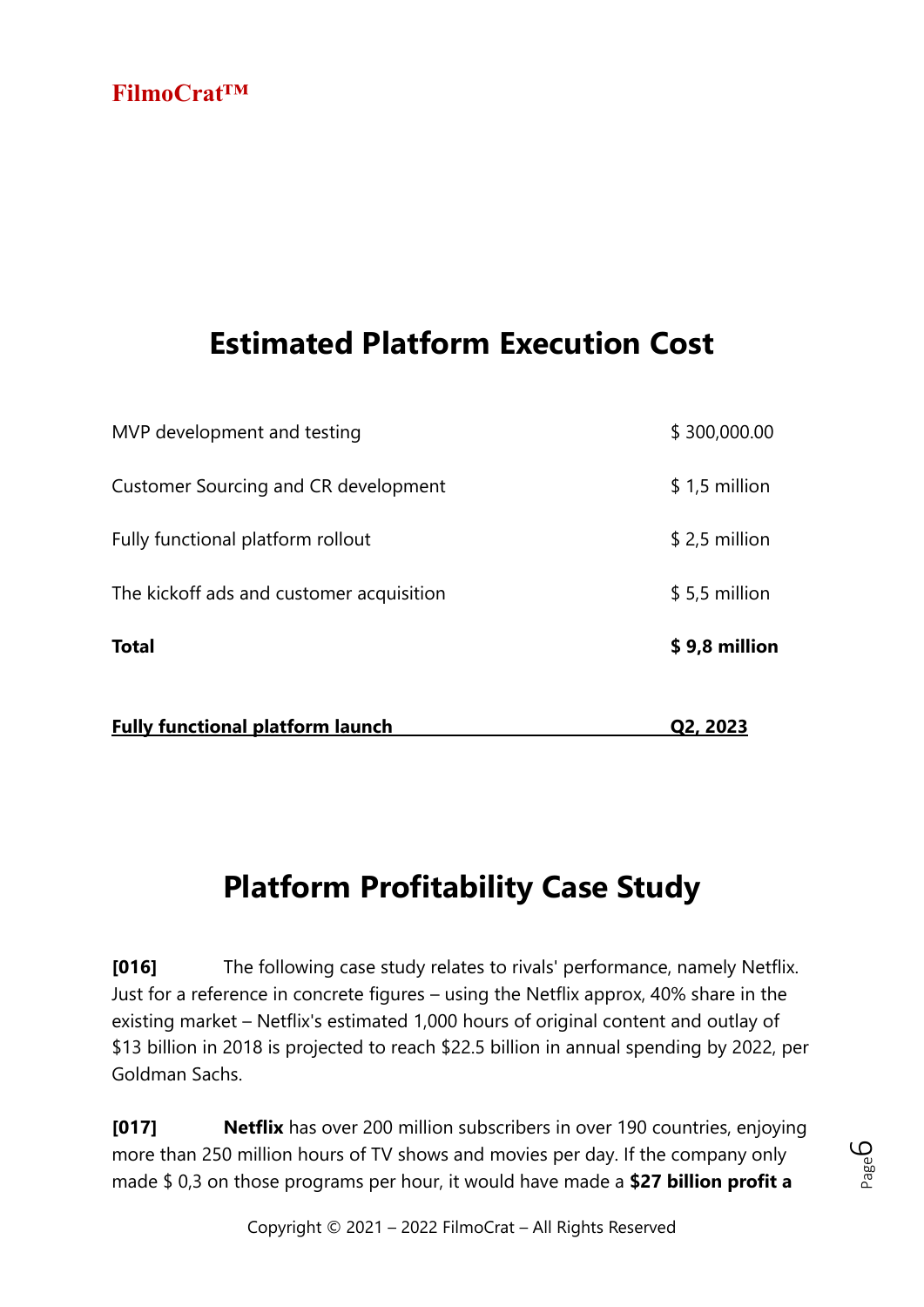**year**. While its annual revenue reached 20.15 billion US dollars in 2019, it had a total net income of 1.86 billion USD that year due to the licensing fees/content streaming rights, overheads, and customer acquisition and retention costs.

**[018] FilmoCrat** aims for a similar content volume, yet it has a significant advantage over Netflix in obtaining streaming rights and drawing customer engagement. We offer customers an unbiased content finance model that includes

- Aggregated film equity funding by independent investors
- Beta Audience greenlighting motion picture projects for production
- Enhanced Movie PR
- Structured profit-sharing between film production companies and equity funders
- Automated ROI forwarding

**[019]** We are streaming content on behalf of owners, charging a 10% commission in exchange for Platform utilities.

**[020]** At FilmoCrat, the content development costs will spread over a scalable network of film funding crowds, including Beta Audience, retail investors, VC syndicates, hedge funds, and investment banks. Film Producers and their financial backers retain ownership of content and revenue from streaming. Content owners will pass streaming rights to the Platform to structure the film finance, broadcasting, and marketing deal. Consequently, FilmoCrat does not invest in movies but content sourcing, production support, and distribution infrastructure.

**[021]** We aim to service the top-tier premium content, including the Beta Audience's best-voted films globally. We will admit mid-range budger production from \$1.5 to \$80+ Million. Our structured Film Finance Model can exponentially raise the volume and range of FilmoCrat streaming libraries.

**[022]** Solely with the 1/100 of Netflix viewing reach (2 million members – with 2,5 million viewing hours per day and \$ 0,1 commission per hour per consumer), we will make \$ 250,000 a day, approximately \$ 90 million per year, which should grow 100x by 2026, reaching **\$ 9 billion**.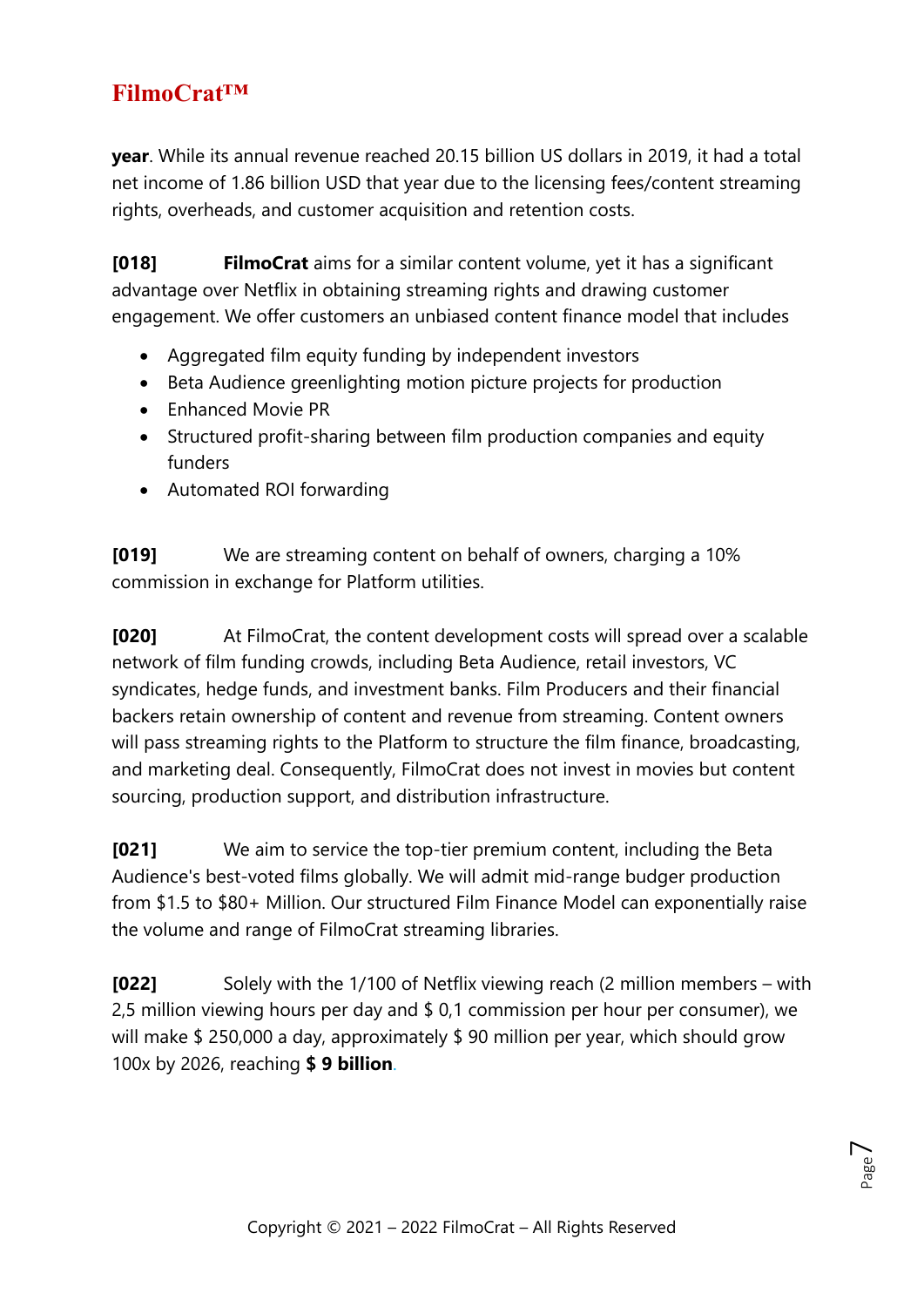# **3-Year Consolidation Plan**

**[023]** In contrast to the Netflix forecasted expenditure of \$22.5 billion, the FilmoCrat estimated outlay is \$22 million for the first three years, which we plan to spend on developing and maintaining the infrastructure, security solutions, and marketing and advertising.

**[024]** By putting the multiparty film finance model into service, FilmoCrat, will reach and possibly exceed its goal of 1,000 hours of new movies and shows by 2026.

# **Go to Market Speed-Up**

**[025] FilmoCrat will admit** some ready-made, externally financed movies for their strictures premieres. That will let some of the not-yet-allied studios try out FilmoCrat's direct monetization: It will help engage more producers in future cooperation and quicker expand the FilmoCrat movie libraries.

# **Key Content Supply Resources**

**[026]** With the automation of content's lifecycle contracts and interactive audience engagement, FilmoCrat will attract the best storytelling pieces, the top talent, and production crews. It will offer an enhanced business model to Hollywood production studios, renowned cinematographers, and independent producers worldwide.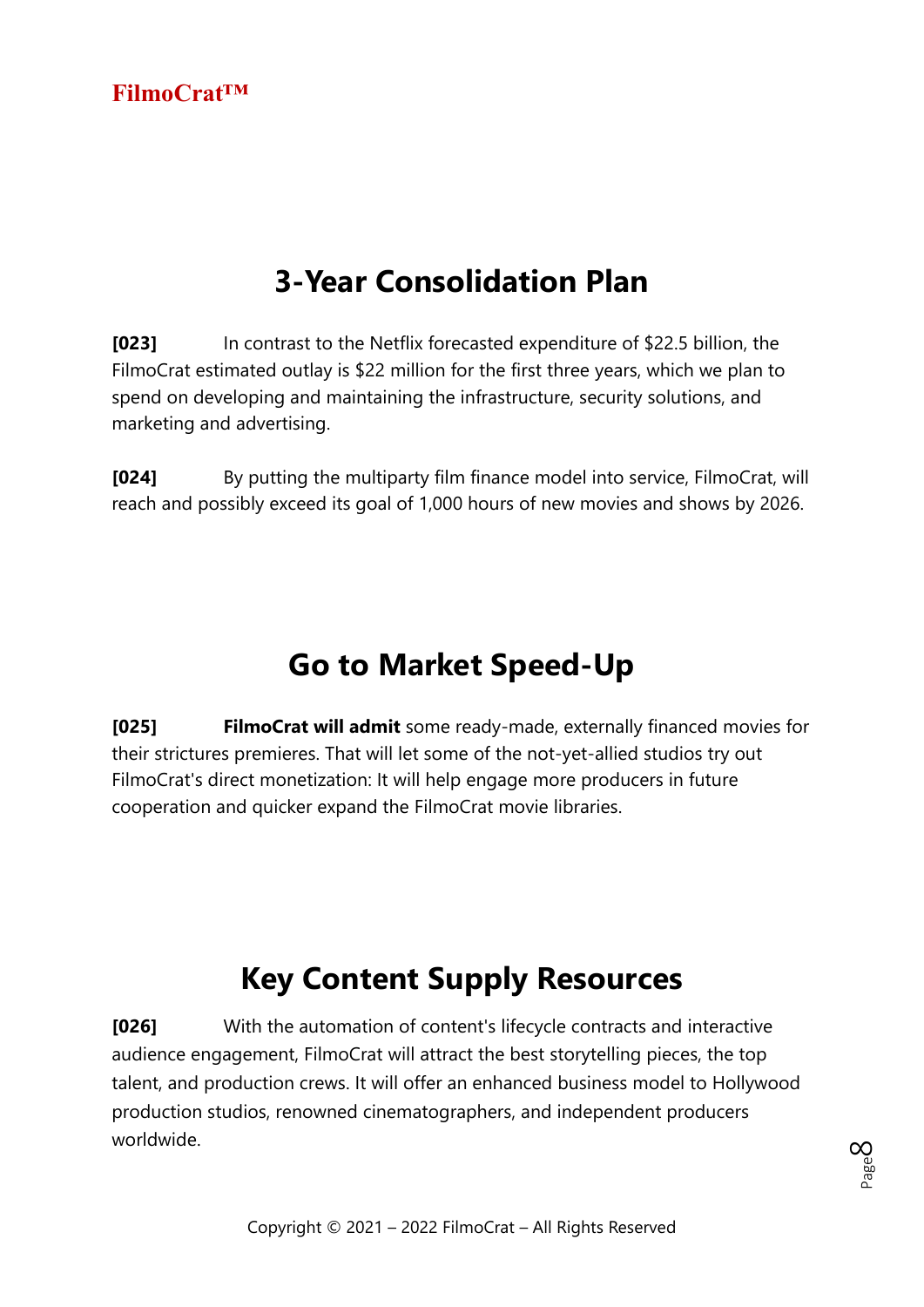### **Customer/Consumer Relationships**

**[027]** While the system is under development, we will carry out further rollout based on specific customer needs, and we aim at production studios, independent producers, and media conglomerates. We will be onboarding industry insiders, financiers, mentors, and legal advisors with motion picture production and marketing backgrounds. At the same time, we can offer an early partnering opportunity.

**[028]** Besides, we build consumer relations by offering social media tools, including chat and movie access gifting. We will nominate Content Ambassadors and reward Beta Audiences for spreading the word and marketing contributions. FilmoCrat will establish a customer/consumer relationship service. We will report relevant events, host user meetings, and raise publicity campaigns.

### **User Communication Channels**

**[029]** FilmoCrat builds its Platform around user social connections. We integrate dedicated networking tools in users' interfaces and apps while also linking the apps to film finance reporting and film and Platform performance reporting.

# **Platform Shareholders' Dividends**

**[030]** FilmoCrat dividends are proportional to Platform revenue, with a 50% portion designated to the shareholder's stakes. Dividends equal platform earnings divided by members' shares and roll out quarterly from day one. By 2026 the Platform revenue from commissions should reach \$ 9 billion. If you owned 1% of FilmoCrat shares, you would be entitled to \$ 45 million.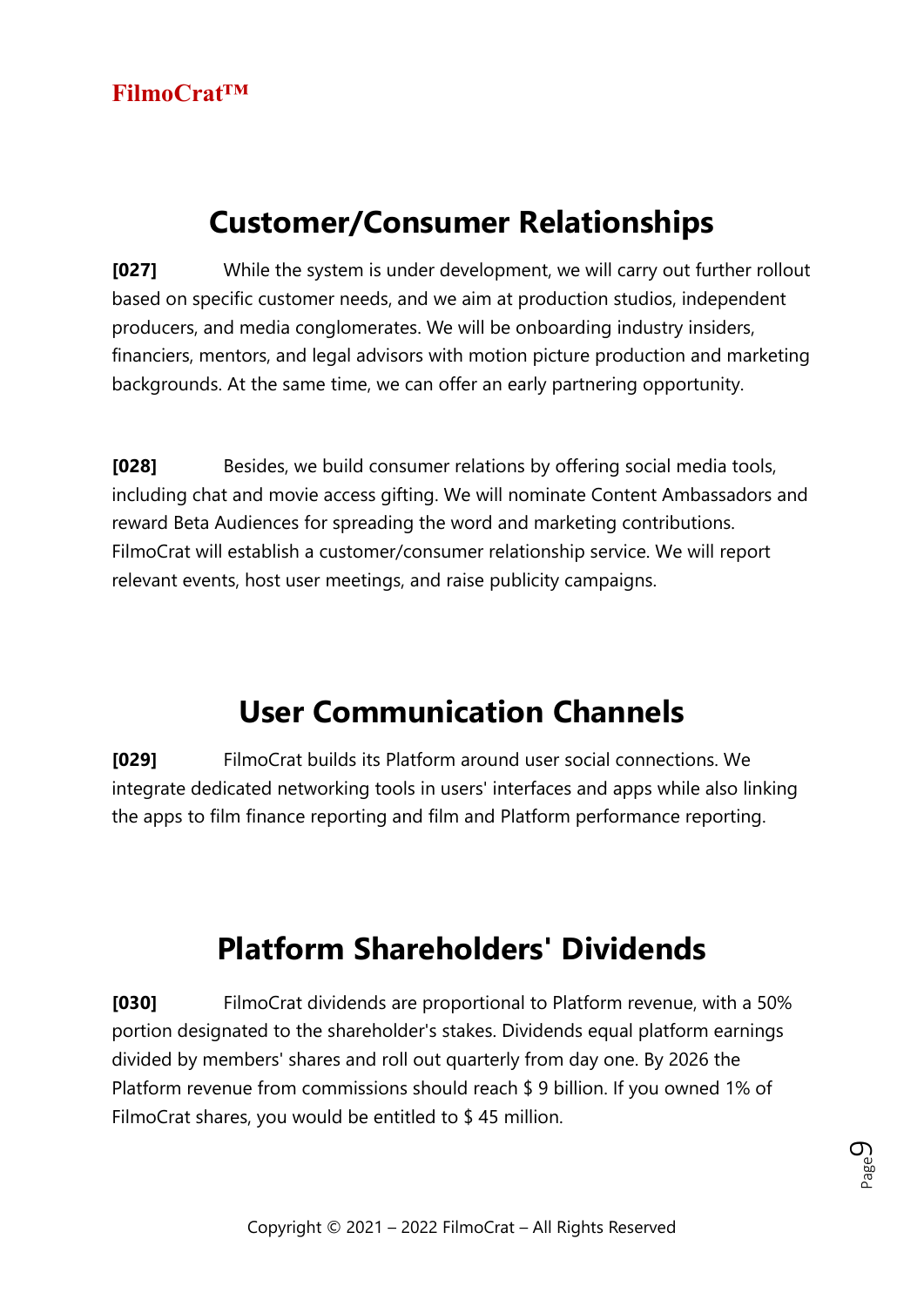# **Film Investor's ROI Case Study**

**[031]** Per a conservative estimation, a Beta-Audience-chosen \$10-millionbudget film production should make a 50x return (\$500 million) in the first year to share between content investors and producers. At the same time, the film equity holders' ROI should roll out accordingly to their holding. The platform will manage that using a Profit Factor formula.

**[032]** The movie funder's Profit Factor (PF) is the ratio of his equity (EQ) to production budget (B):

$$
PF = EQ / B
$$

**[033]** If your equity is \$10k in a \$10 million budget production, your profit factor PF that will govern your returns is:

$$
PF = 10k / 10 million = 0.001
$$

**[034]** While a 50/50 split of earnings between the investors and producers will apply, the following formula would rule your proceeds:

#### **ROI = Revenue (Movie Gross per year) x 50% x PF – EQ - Commission**

If a \$10 million-budget-production makes a 50x return (\$500 million a first year), with a profit factor of 0.001, your ROI will roll out as follows:

#### **ROI = \$500 million x 50% x 0. 001 = \$ 250k –10% platform commission = \$ 225k - \$10k equity = \$ 215k profit per first year**

Not to mention the proceeds throughout movie lifecycles 3 to 7 years.